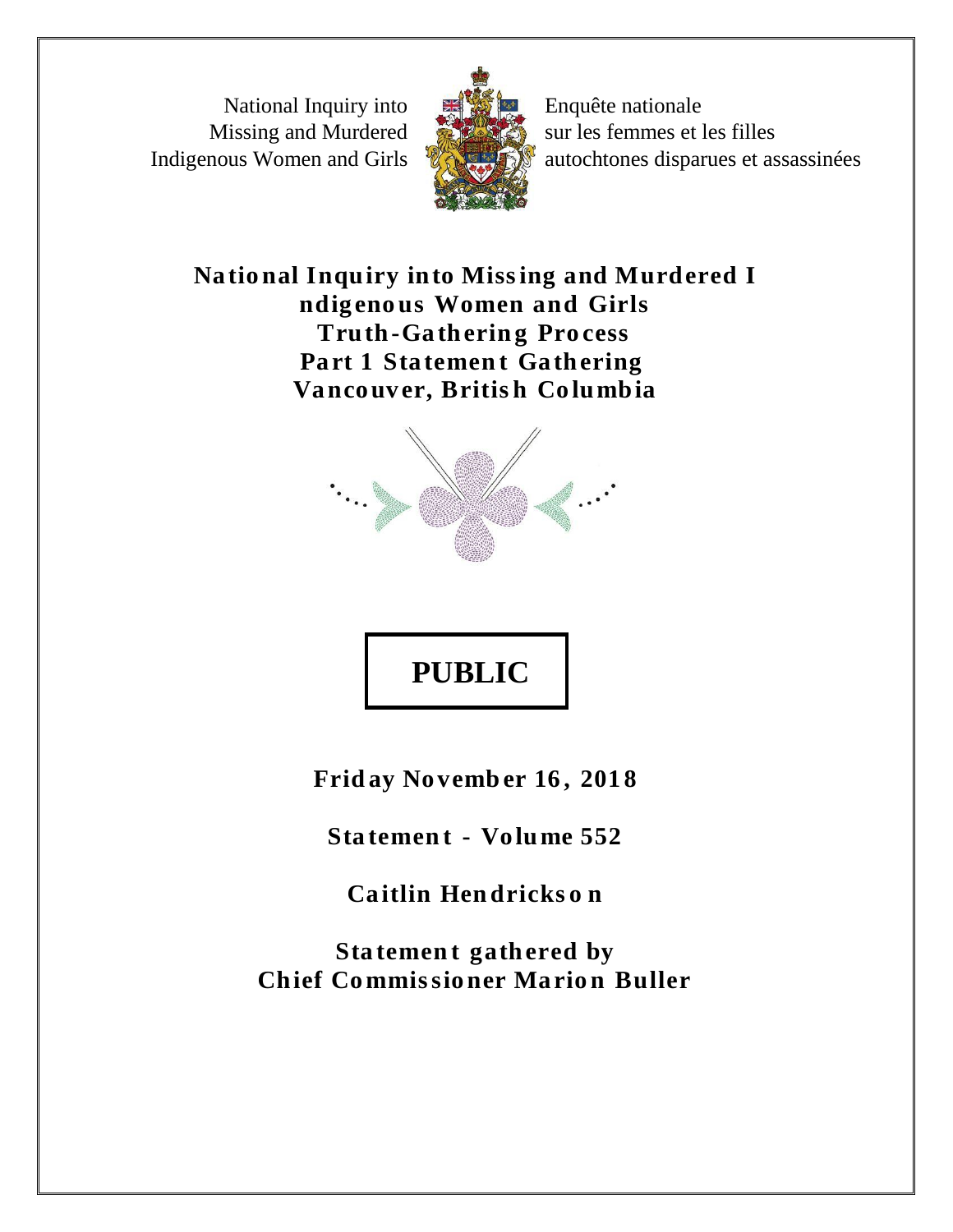## **TABLE OF CONTENTS**

**Statement Volume 522 November 16, 2018 Witness: Caitlin Hendrickson Statement Gatherer: Chief Commissioner Marion Buller PAGE**

Statement of Caitlin Hendrickson ................................1

**Documents submitted with testimony: none.**

**II**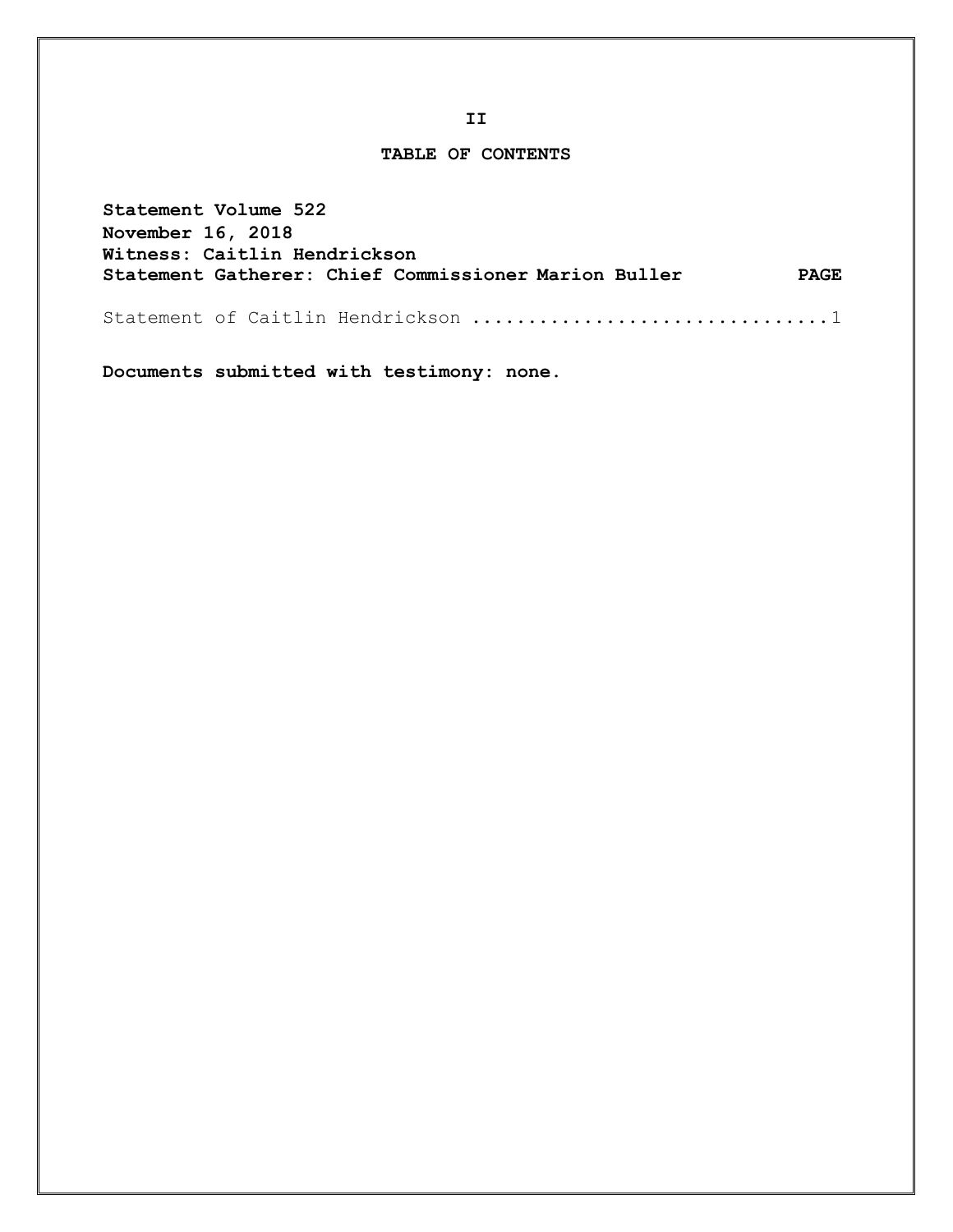Recommendations: PUBLIC

- 1. Education about Indigenous history, issues, and culture needs to be mandatory in all levels of education, at age appropriate levels (kindergarten, elementary, secondary, and post -secondary).
- 2. Real effort must be made at the government level to address policy issues with all social welfare systems. Assessments need to be Indigenous focused, intergenerational-trauma aware and empathetic, and services need to be geared towards addressing the root trauma issues not just the superficial issues.
- 3. Funding and support to eliminated barriers to education for more Indigenous workers to enter the fields of social welfare and other helping professions.
- 4. Better funded agencies to support workers to prevent burnout (more workers to prevent higher than standard caseload numbers, better pre-burnout intervention, better employee assistance programs, better extended benefits, equity and parity with the mainstream colonial systems).
- 5. Better holistic treatment options for families, both in urban areas and rural. Not just drug an d alcohol, but complex trauma treatment and other mental health treatments.

**1**